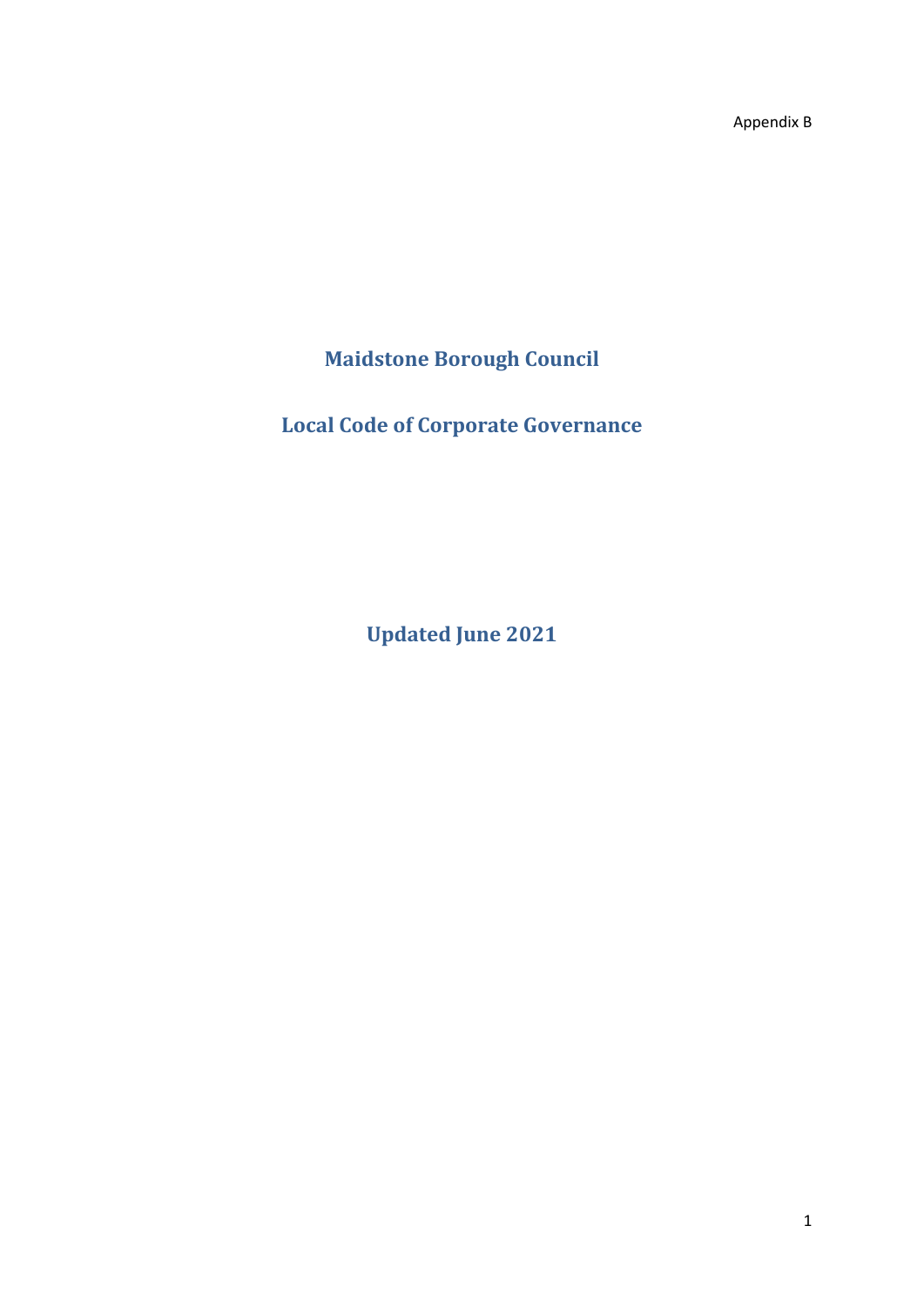### **Introduction**

The International Framework: Good Governance in the Public Sector states that

"Governance comprises the arrangements put in place to ensure that the intended outcomes for stakeholders are defined and achieved."

Maidstone Borough Council is committed to the principles of good corporate governance and wishes to confirm its ongoing commitment and intentions through the development, adoption and continued maintenance of a Local Code of Corporate Governance.

Our Local Code sets out the framework within which we conduct our business and affairs and the governance structure we have in place. Whilst this code sets out principles, processes and policies, it is the application of the framework that will demonstrate good governance.

### **Purpose of the Local Code of Corporate Governance**

Governance is about how we ensure we are doing the right things, in the right way, for the right people, in a timely inclusive, open, honest and accountable manner.

Maidstone Borough Council is responsible for ensuring that its business is conducted in accordance with the law and proper standards, that public money is safeguarded and properly accounted for, and used economically, efficiently and effectively. Maidstone Borough Council also has a duty under the Local Government Act 1999 to make arrangements to secure continuous improvement in the way in which its functions are exercised, having regard to a combination of economy, efficiency and effectiveness. This code sets out how we meet these requirements, how we conduct our business and affairs

### **The Governing Body**

The governing body of an organisation has overall responsibility for directing and controlling that organisation. In local government the governing body is the full council or authority. In England, the Local Government Act 2000 introduced new governing structures for all local councils, clarifying responsibility for making decisions and establishing a scrutiny role. The Localism Act 2011 amended the provisions relating to Executive Arrangements and allowed local authorities to return to decision-making by committees if they so resolved.

In 2015 Maidstone Borough Council resolved to change its governance arrangements to a committee system. The Council has in place four service committees to make decisions as delegated by Full Council. The Leader is also Chair of the Policy and Resources Committee. The Council has four service committees taking decisions within their terms of reference as agreed by Council; individual Councillors do not have delegated authority from Council to make decisions. In addition, there are committees that deal with licensing,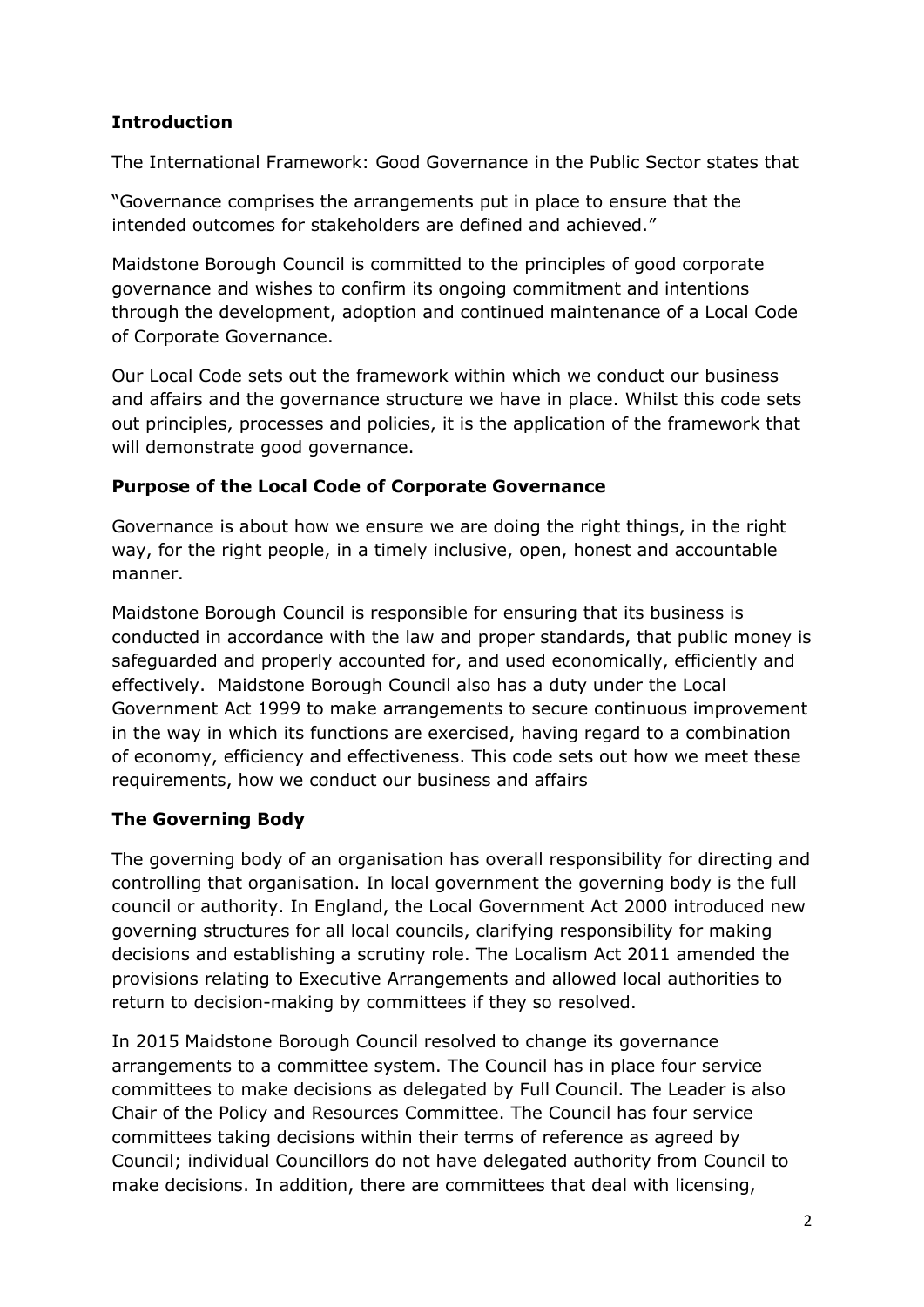planning, audit, governance and standards, democracy and employment and other regulatory matters.

#### **The Seven Principles**

In order to achieve good governance we need to demonstrate that our governance structures comply with the principles contained within the Delivering Good Governance in local Government Framework 2016.



### **Annual Review and Reporting**

To comply with the principles of good governance we must ensure that systems and processes are continually monitored and kept up to date. An annual review of the Council's Corporate Governance arrangements will be carried out using the guidance contained in the CIPFA/SOLACE Framework. The purpose of the review will be to provide assurance that governance arrangements are adequate and operating effectively or to identify action which is planned to ensure effective governance in the future. The results of the review will take the form of an Annual Governance Statement prepared on behalf of the Leader of the Council and the Chief Executive. It will be submitted to the Audit, Governance and Standards Committee for consideration and review.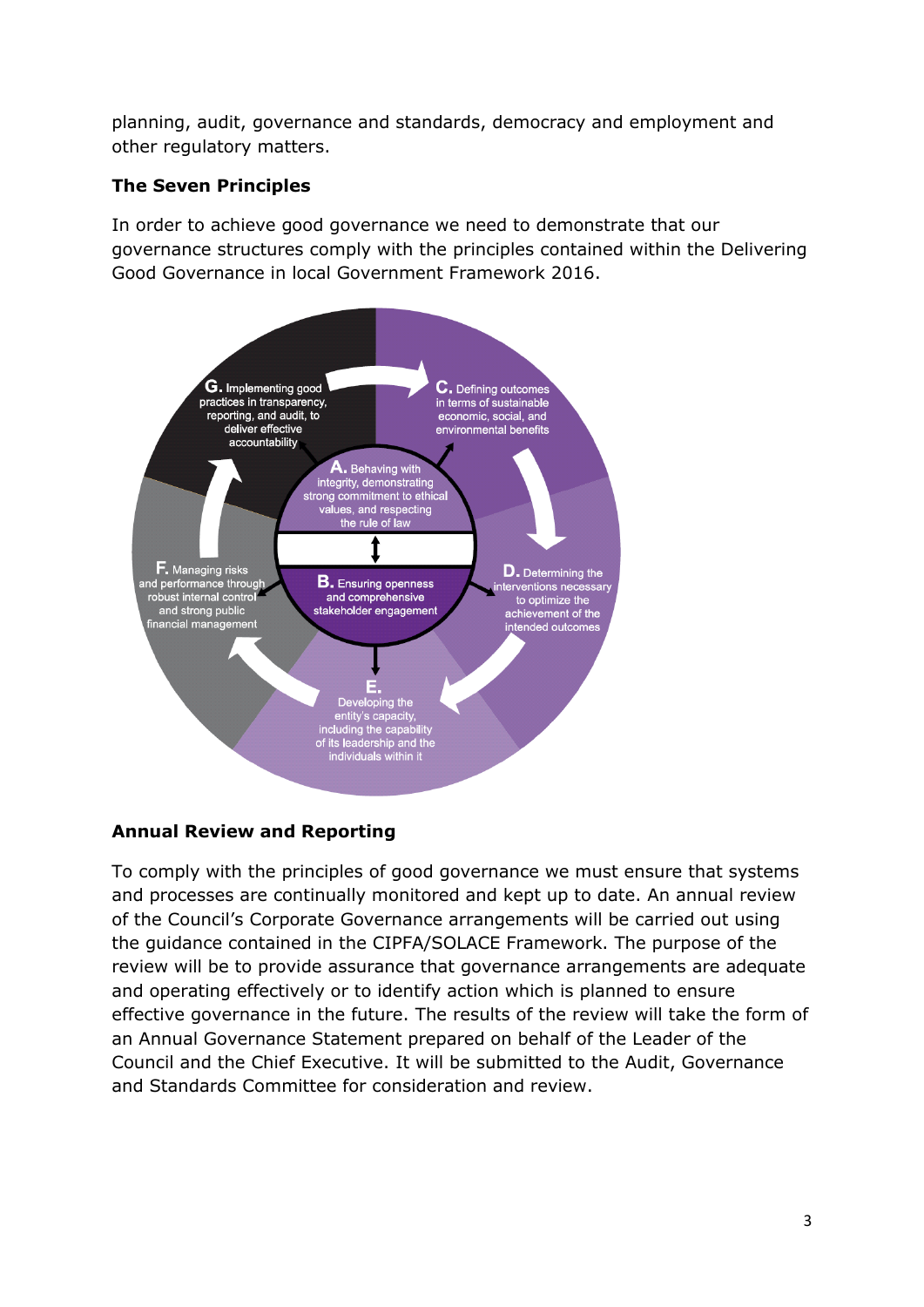# **Actions and behaviours taken by the Council that demonstrate good governance**

**Principle A - Behaving with integrity, demonstrating strong commitment to ethical values, and respecting the rule of law**

| <b>Sub Principle</b>    | <b>Actions and behaviours</b>                                                                                                                                                                                                                                                                                                                                                                                                                                                                                                                                                                                                                                                                                                                                        | <b>Evidence</b>                                                                                                                                                                                                                                                                                                                                                                                                                                                                                                                                                                                                                             |
|-------------------------|----------------------------------------------------------------------------------------------------------------------------------------------------------------------------------------------------------------------------------------------------------------------------------------------------------------------------------------------------------------------------------------------------------------------------------------------------------------------------------------------------------------------------------------------------------------------------------------------------------------------------------------------------------------------------------------------------------------------------------------------------------------------|---------------------------------------------------------------------------------------------------------------------------------------------------------------------------------------------------------------------------------------------------------------------------------------------------------------------------------------------------------------------------------------------------------------------------------------------------------------------------------------------------------------------------------------------------------------------------------------------------------------------------------------------|
| Behaving with Integrity | We ensure that councillors and officers behave with integrity<br>and lead a culture where acting in the public interest is visibly<br>and consistently demonstrated thereby protecting the<br>reputation of the organisation<br>We ensure that councillors take the lead in establishing values<br>for the organisation and its staff and that they are<br>communicated and understood. Building on the Seven Principles<br>of Public Life (the Nolan Principles)<br>We lead by example and include integrity as one of our<br>corporate values on our competency framework<br>We demonstrate, communicate and embed the values through<br>appropriate policies and processes which are reviewed on a<br>regular basis to ensure that they are operating effectively | Councillor Code of Conduct and<br>training for Councillors on the code<br>• Officer Code of Conduct<br>Anti-Fraud and Corruption Policy &<br>Strategy<br><b>Equalities Policy</b><br>Whistle-blowing charter<br>Corporate Values (Service,<br>Teamwork, Responsibility, Integrity,<br>Value and Equality)<br><b>Internal Staff Survey</b><br>One to Ones evidenced on clear<br>review with documented targets and<br>actions with deadlines and actions<br>Democracy and General Purposes<br>Committee<br>Audit Governance and Standards<br>Committee<br><b>Staff Handbook</b><br><b>Emergency Plan</b><br><b>Business Continuity Plans</b> |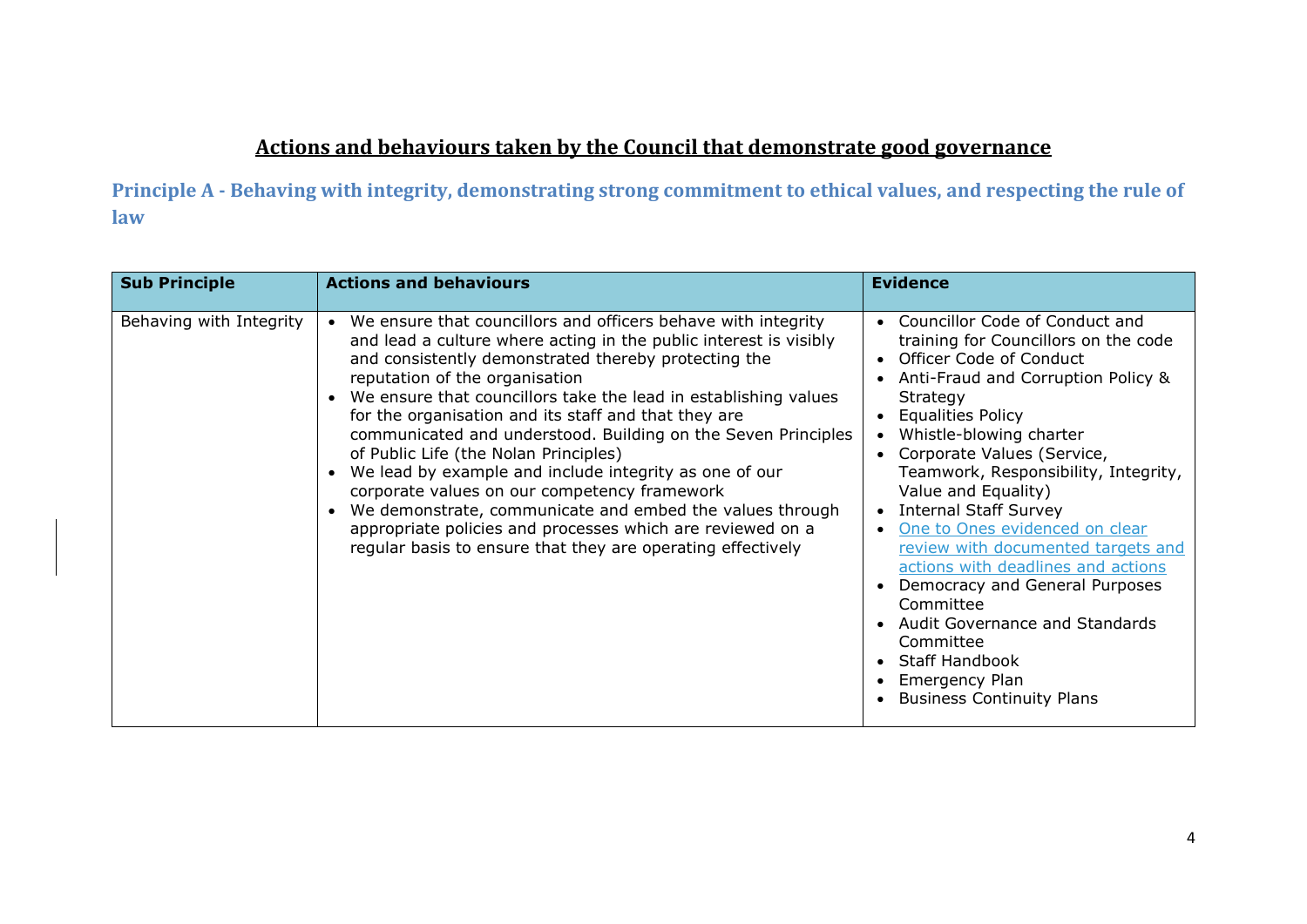| <b>Sub Principle</b>                                    | <b>Actions and behaviours</b>                                                                                                                                                                                                                                                                                                                                                                                                                                                                                                                                                                                                                                               | <b>Evidence</b>                                                                                                                                                                                                                                                                       |
|---------------------------------------------------------|-----------------------------------------------------------------------------------------------------------------------------------------------------------------------------------------------------------------------------------------------------------------------------------------------------------------------------------------------------------------------------------------------------------------------------------------------------------------------------------------------------------------------------------------------------------------------------------------------------------------------------------------------------------------------------|---------------------------------------------------------------------------------------------------------------------------------------------------------------------------------------------------------------------------------------------------------------------------------------|
| Demonstrating strong<br>commitment to ethical<br>values | • We establish, monitor and maintain the organisation's ethical<br>standards and performance<br>We underpin personal behaviour with ethical values and ensuring<br>$\bullet$<br>they permeate all aspects of the organisation's culture and<br>operation<br>We develop and maintain robust policies and procedures which<br>$\bullet$<br>place emphasis on agreed ethical values<br>We ensure that external providers of services on behalf of the<br>organisation are required to act with integrity and in compliance<br>with ethical standards expected by the organisation                                                                                              | • Strategic Plan<br><b>Human Resources Policies</b><br><b>Staff Handbook</b><br>$\bullet$<br><b>Induction Process</b><br>Register of Interests<br>Register of gifts and hospitality<br>• Staff and Manager's Forums                                                                   |
| Respecting the rule of<br>law                           | We ensure councillors and staff demonstrate a strong<br>$\bullet$<br>commitment to the rule of the law as well as adhering to relevant<br>laws and regulations<br>We create the conditions to ensure that the statutory officers,<br>other key post holders, and members, are able to fulfil their<br>responsibilities in accordance with legislative and regulatory<br>requirements<br>We strive to optimise the use of the full powers available for the<br>benefit of residents, communities and other stakeholders<br>We deal with breaches of legal and regulatory provisions<br>effectively<br>We ensure corruption and misuse of power are dealt with<br>effectively | • Monitoring Officer Role<br>• Internal Audit<br>• External Auditors<br>• Complaints process including referral<br>to the Local Government<br>Ombudsman<br>• Audit, Governance and Standards<br>Committee<br>• Appraisals<br>• Code of Conduct for Councillors and<br><b>Officers</b> |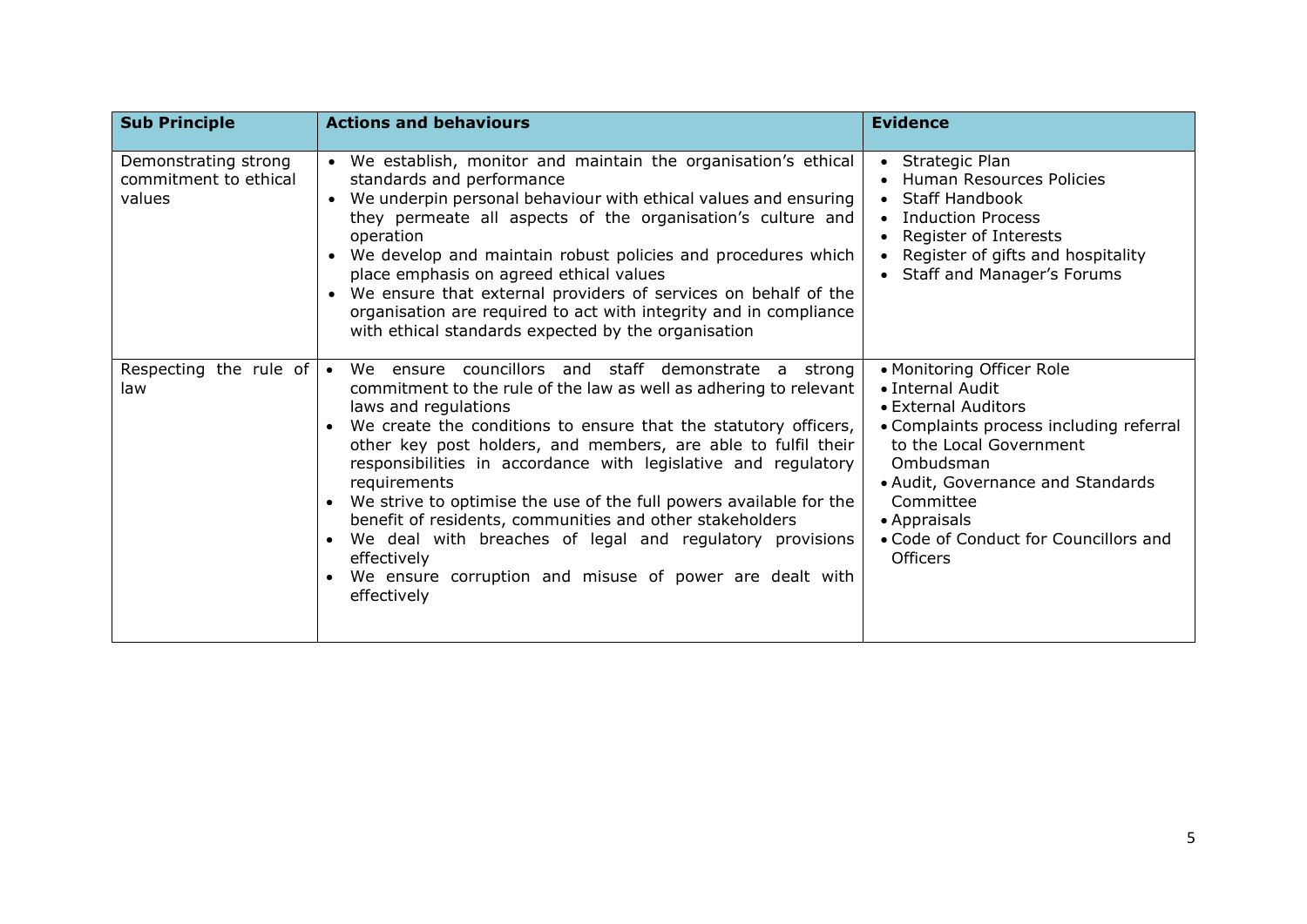# **Principle B - Ensuring openness and comprehensive stakeholder engagement**

| <b>Sub Principle</b>                                              | <b>Actions</b>                                                                                                                                                                                                                                                                                                                                                                                                                                                                                                                                                                                                                                                                                        | <b>Evidence</b>                                                                                                                                                                                                                                                                                                                                         |
|-------------------------------------------------------------------|-------------------------------------------------------------------------------------------------------------------------------------------------------------------------------------------------------------------------------------------------------------------------------------------------------------------------------------------------------------------------------------------------------------------------------------------------------------------------------------------------------------------------------------------------------------------------------------------------------------------------------------------------------------------------------------------------------|---------------------------------------------------------------------------------------------------------------------------------------------------------------------------------------------------------------------------------------------------------------------------------------------------------------------------------------------------------|
| Openness                                                          | • We ensure an open culture through demonstrating, documenting<br>and communicating the organisation's commitment to openness.<br>We make decisions that are open about actions, plans, resource use,<br>$\bullet$<br>forecasts, outputs and outcomes.<br>We provide clear reasoning and evidence for decisions in both public<br>records and explanations to stakeholders and being explicit about<br>the criteria, rationale and considerations used. In due course,<br>ensuring that the impact and consequences of those decisions are<br>clear.<br>We use formal and informal consultation and engagement to<br>determine the most appropriate and effective interventions/courses<br>of action. | • Strategic Plan<br>• Communication and Engagement<br>Strategy<br>• Committee work programmes<br>• Council Website<br>• Formal consultation processes<br>• Community and voluntary sector<br>representation on<br>Partnership Boards<br>• Freedom of Information publication<br>scheme<br>• Report Templates<br>• Staff and Councillor Codes of Conduct |
| Engaging<br>comprehensively<br>with institutional<br>stakeholders | . We effectively engage with institutional stakeholders to ensure that<br>the purpose, objectives and intended outcomes for each stakeholder<br>relationship are clear so that outcomes are achieved successfully and<br>. We develop formal and informal partnerships to allow for resources to<br>be used more efficiently and outcomes achieved more effectively<br>. We define the purpose, objectives and intended outcomes for each<br>stakeholder relationship<br>. We use formal and informal consultation and engagement to<br>determine the most appropriate and effective interventions                                                                                                    | • Safer Maidstone Partnership and<br>Strategy<br>• Health and Wellbeing Board<br><b>Community Safety Unit</b><br>Consultation processes<br>Council Website<br>$\bullet$<br>Member Sounding Board<br>$\bullet$                                                                                                                                           |
| Engaging<br>stakeholders<br>effectively,<br>including             | . We establish a clear policy on the type of issues that the organisation<br>will consult with or involve individual citizens, service users and other<br>stakeholders to ensure that service (or other) provision is contributing<br>towards the achievement of intended outcomes.                                                                                                                                                                                                                                                                                                                                                                                                                   | • Strategic Plan published on website<br>• External Auditor provides an annual<br>organisational assessment of the                                                                                                                                                                                                                                      |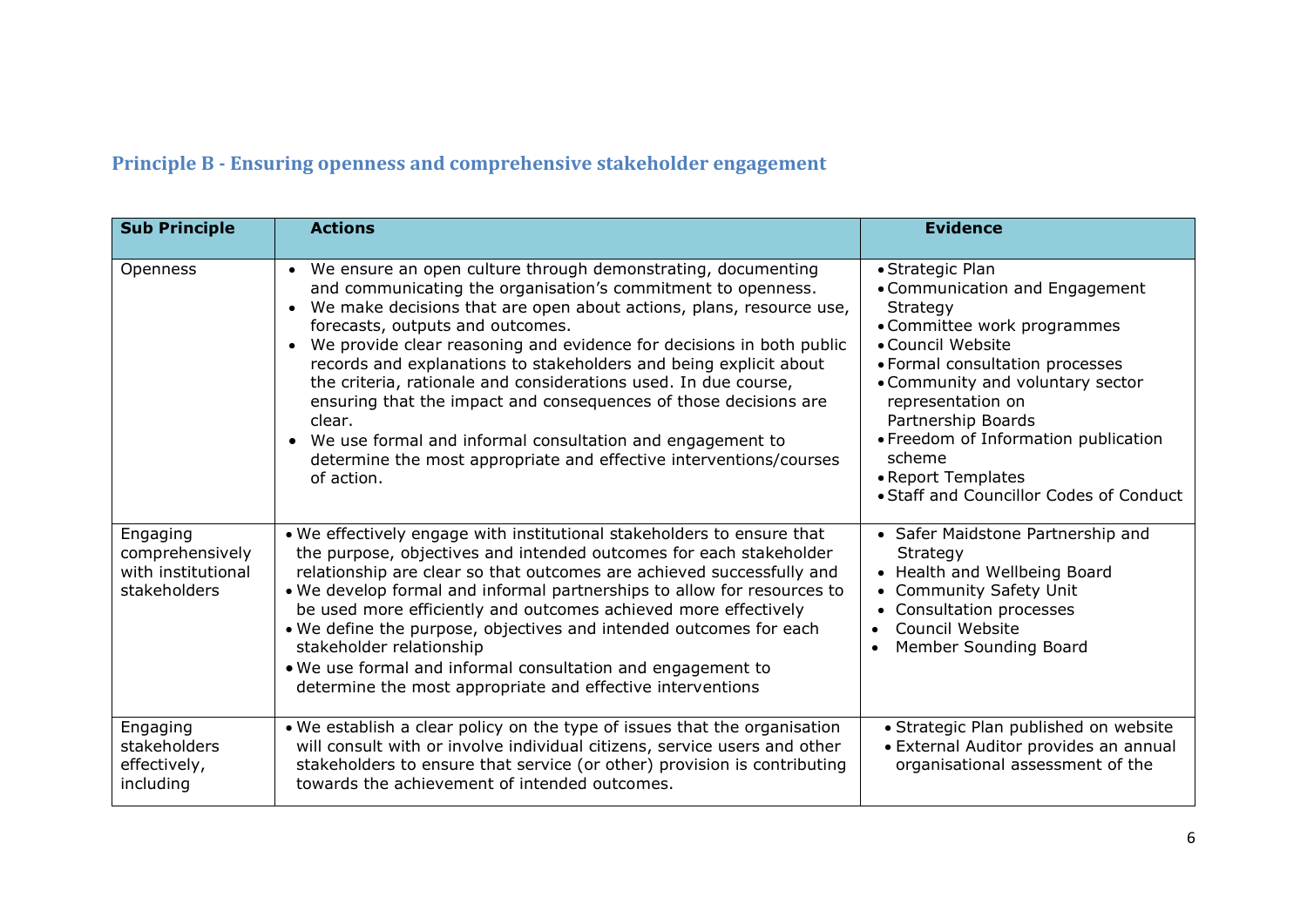| <b>Sub Principle</b>                        | <b>Actions</b>                                                                                                                                                                                                                                                                                                                                                                                                                                                                                                                                                                                                                                                                                     | <b>Evidence</b>                                                                                                                                                                                                                                                                                                                                                                                                                                                                                                      |
|---------------------------------------------|----------------------------------------------------------------------------------------------------------------------------------------------------------------------------------------------------------------------------------------------------------------------------------------------------------------------------------------------------------------------------------------------------------------------------------------------------------------------------------------------------------------------------------------------------------------------------------------------------------------------------------------------------------------------------------------------------|----------------------------------------------------------------------------------------------------------------------------------------------------------------------------------------------------------------------------------------------------------------------------------------------------------------------------------------------------------------------------------------------------------------------------------------------------------------------------------------------------------------------|
| individual citizens<br>and<br>service users | . We ensure that communication methods are effective and members<br>and officers are clear about their roles with regard to community<br>engagement.<br>• We encourage, collect and evaluate the views and experiences of<br>communities, residents, businesses service users and organisations of<br>different backgrounds including reference to future needs.<br>. We have feedback mechanism in order to demonstrate how their<br>views have been taken into account.<br>• We balance feedback from more active stakeholder groups with other<br>stakeholder groups to ensure inclusivity<br>• We take into account of the interests of future generations of tax<br>payers and service users. | Council's performance through the<br>Value for Money conclusion<br>• Council Website<br>• Council minutes and agendas<br>available on website<br>• Formal consultation arrangements<br>• Community and voluntary sector<br>representation on Partnership<br><b>Boards</b><br>• Satisfaction Surveys<br>• Freedom of Information publication<br>scheme<br>• Statement of Community<br>Involvement<br>• Consultation Processes<br>• Strategic Plan 2019-2045<br>• Local Plan<br>• Councillor Access to Services Review |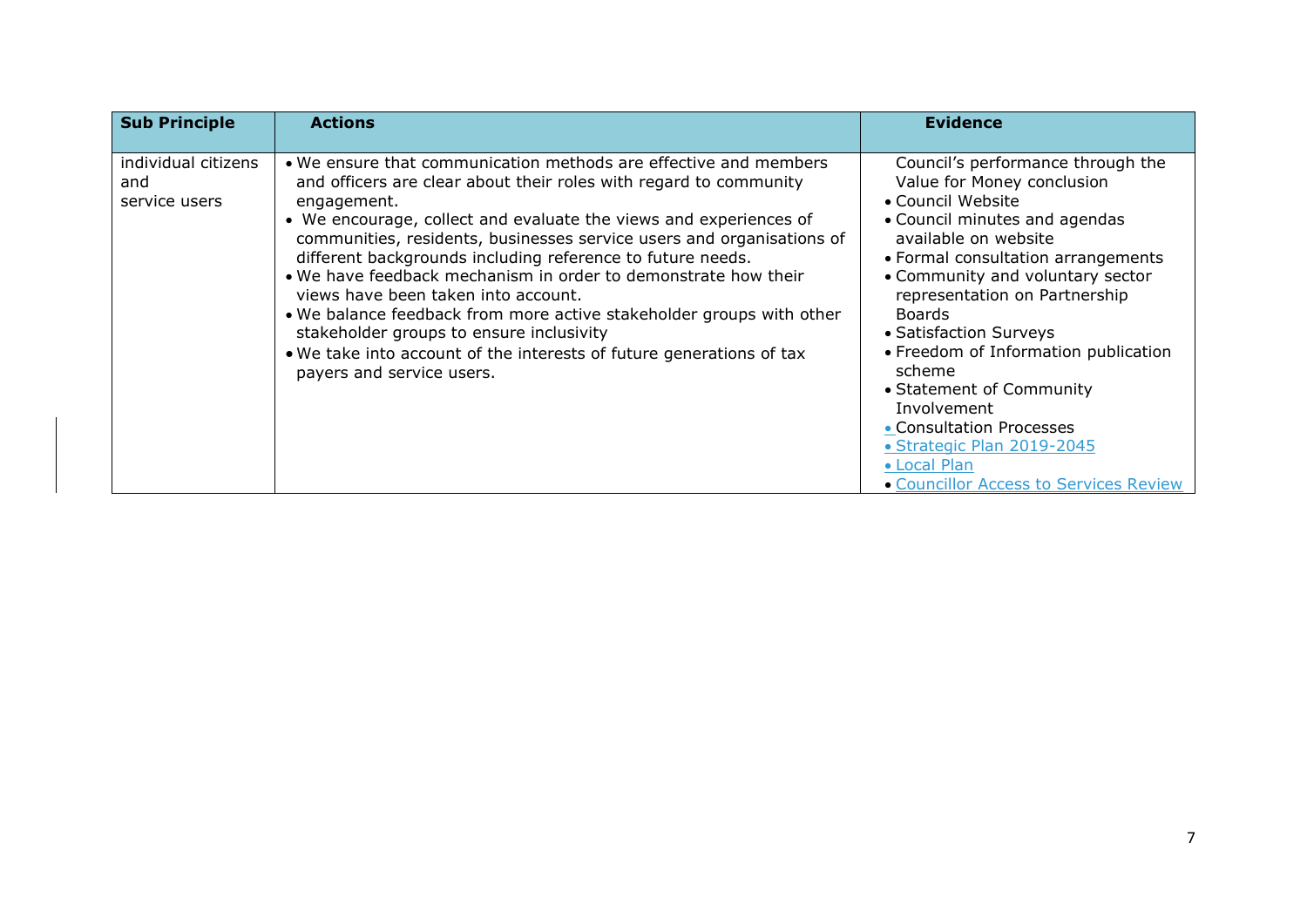# **Principle C - Defining outcomes in terms of sustainable economic, social, and environmental benefits.**

| <b>Sub Principle</b>                                          | <b>Actions</b>                                                                                                                                                                                                                                                                                                                                                                                                                                                                                                                                                                                                                                                                                                                             | <b>Evidence</b>                                                                                                                                                                                                                                                                                                                                                                                                                                                                                    |
|---------------------------------------------------------------|--------------------------------------------------------------------------------------------------------------------------------------------------------------------------------------------------------------------------------------------------------------------------------------------------------------------------------------------------------------------------------------------------------------------------------------------------------------------------------------------------------------------------------------------------------------------------------------------------------------------------------------------------------------------------------------------------------------------------------------------|----------------------------------------------------------------------------------------------------------------------------------------------------------------------------------------------------------------------------------------------------------------------------------------------------------------------------------------------------------------------------------------------------------------------------------------------------------------------------------------------------|
| Defining Outcomes                                             | We have a clear vision which is an agreed formal statement of the<br>organisation's purpose and intended outcomes containing<br>appropriate performance indicators, which provides the basis for<br>the organisation's overall strategy, planning and other decisions.<br>We specify the intended impact on, or changes for, stakeholders<br>including residents, businesses and service users.<br>We deliver defined outcomes on a sustainable basis within the<br>resources that will be available.<br>We identify and manage the risks to the achievement of outcomes.<br>We manage service users' expectations effectively with regard to<br>$\bullet$<br>determining priorities and making the best use of the resources<br>available | Strategic Plan<br>Committee work programmes<br>Corporate report template requires<br>information explaining the legal<br>and financial implications of<br>decisions<br><b>Community Safety Unit</b><br><b>Housing Strategy</b><br>Temporary Accommodation<br>Strategy<br>Risk Management Framework &<br>Guide<br>Regular consideration of risk by<br>Audit, Governance and Standards<br>Committee<br>Corporate report template<br>contains 'risk implications'<br><b>Staff Survey</b><br>$\bullet$ |
| Sustainable economic,<br>social and<br>environmental benefits | • We consider and balance the combined economic, social and<br>environmental impact of policies, plans and decisions when taking<br>decisions about service provision.<br>• We take a longer-term view with regard to decision making, taking<br>account of risk and acting transparently where there are potential<br>conflicts between the organisation's intended outcomes and short-<br>term factors such as the political cycle or financial constraints.<br>We determine the wider public interest associated with balancing<br>conflicting interests between achieving the various economic,                                                                                                                                        | Strategic Plan<br>Committee work programmes<br>Formal consultation arrangements<br>Economic Development Strategy<br>Medium Term Financial Strategy<br>Safer Maidstone Strategy<br>Local Plan<br>$\bullet$<br>Waste and Recycling Strategy<br>Health and Wellbeing Action Plan<br><b>Equality Policy</b>                                                                                                                                                                                            |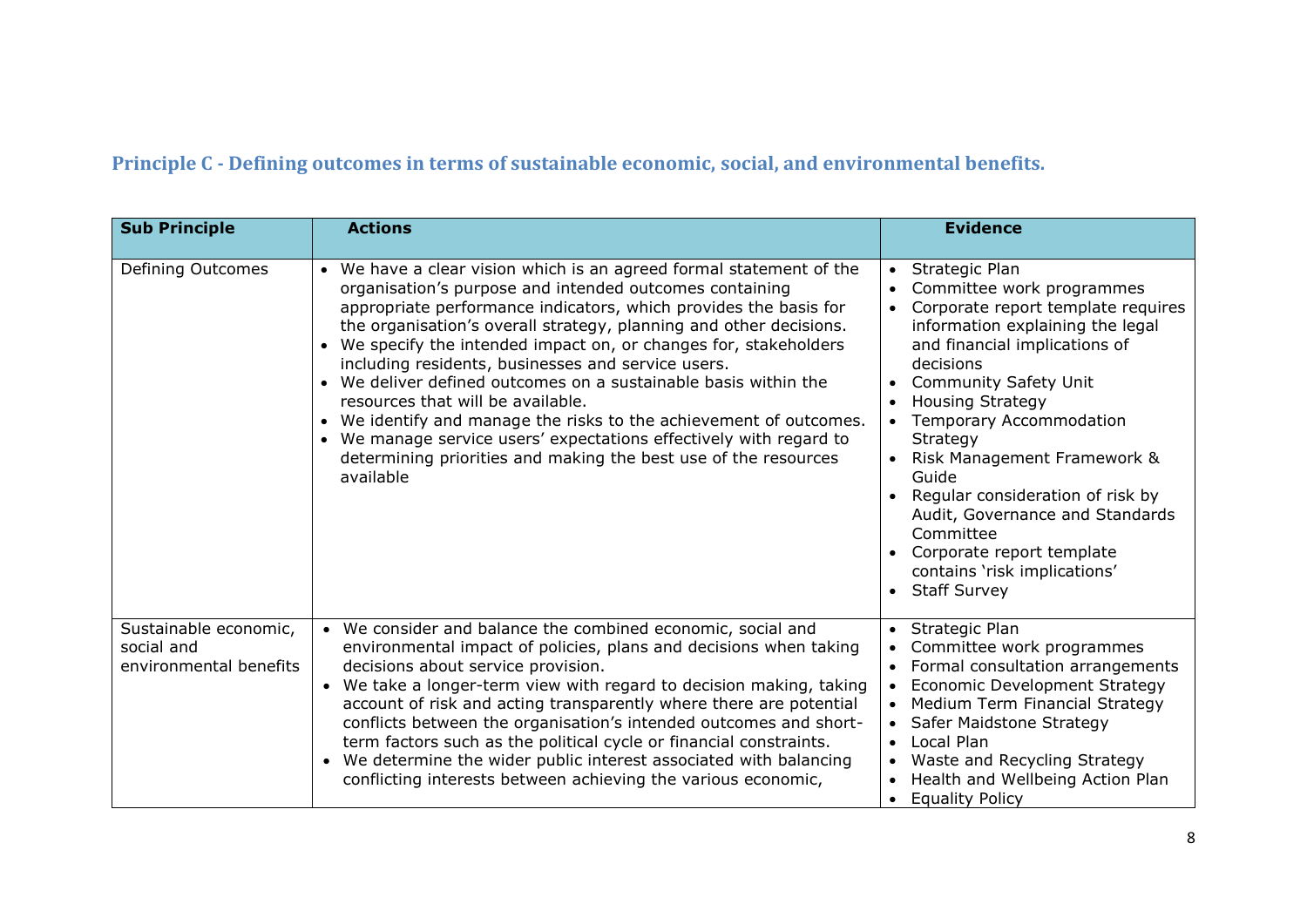| <b>Sub Principle</b> | <b>Actions</b>                                                                                                                                         | <b>Evidence</b>                                         |
|----------------------|--------------------------------------------------------------------------------------------------------------------------------------------------------|---------------------------------------------------------|
|                      | social and environmental benefits, through consultation where<br>possible, in order to ensure appropriate trade-offs.<br>We ensure equality of access. | Biodiversity and Climate Change<br><b>Working Group</b> |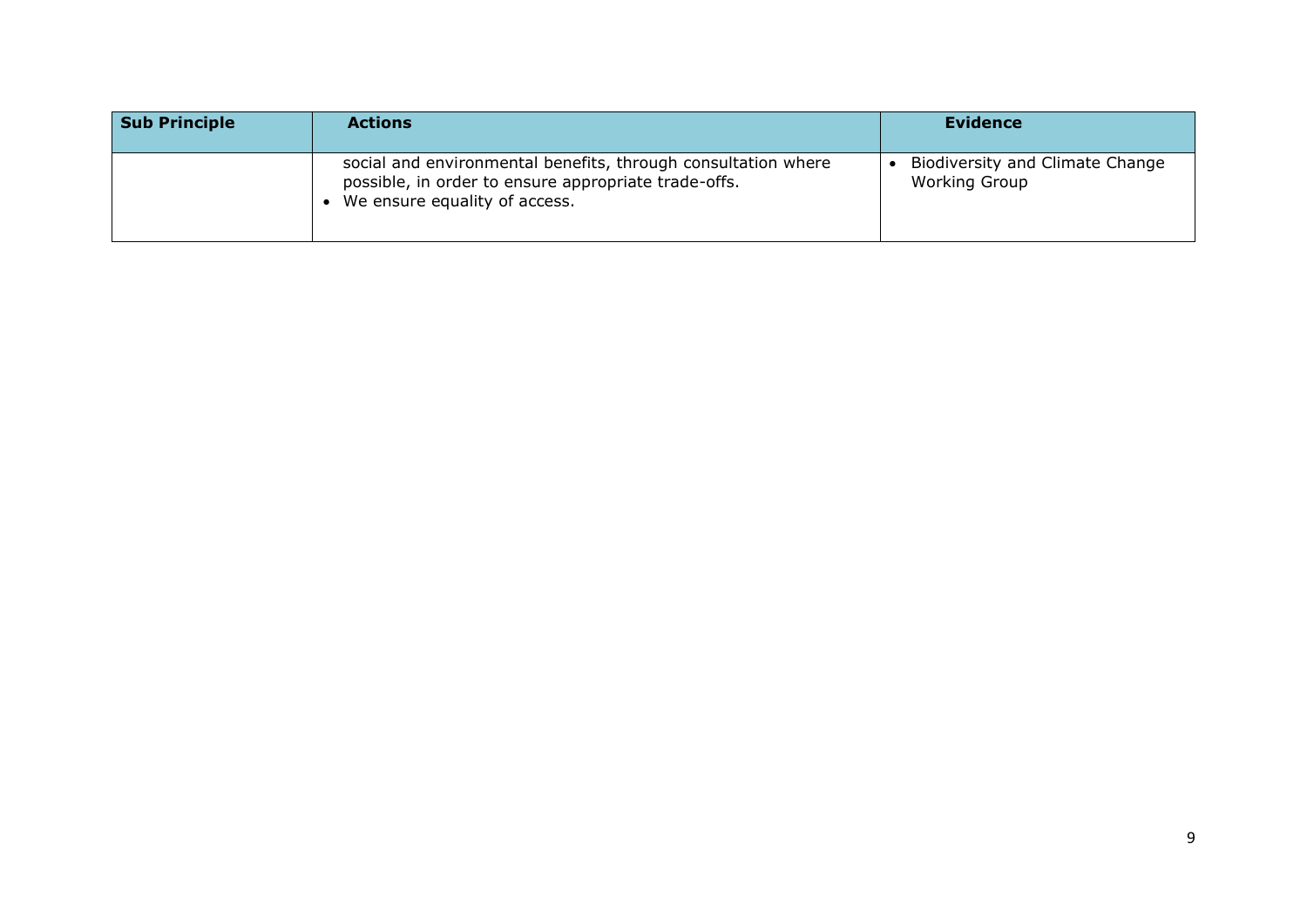## **Principle D – Determining the interventions necessary to optimise the achievement of the intended outcomes**

| <b>Sub Principle</b>         | <b>Actions</b>                                                                                                                                                                                                                                                                                                                                                                                                                                                                                                                                                                                                                                                                                                                                                               | <b>Evidence</b>                                                                                                                                                                                                                                                                                                                                                                                                                                                      |
|------------------------------|------------------------------------------------------------------------------------------------------------------------------------------------------------------------------------------------------------------------------------------------------------------------------------------------------------------------------------------------------------------------------------------------------------------------------------------------------------------------------------------------------------------------------------------------------------------------------------------------------------------------------------------------------------------------------------------------------------------------------------------------------------------------------|----------------------------------------------------------------------------------------------------------------------------------------------------------------------------------------------------------------------------------------------------------------------------------------------------------------------------------------------------------------------------------------------------------------------------------------------------------------------|
| Determining<br>interventions | We ensure decision makers receive objective and rigorous<br>analysis of a variety of options indicating how intended<br>outcomes would be achieved and include the risks associated<br>with those options.<br>We ensure best value is achieved however services are<br>provided.<br>We consider feedback from citizens and service users when<br>making decisions about service improvements or where<br>services are no longer required in order to prioritise competing<br>demands within limited resources available including people,<br>skills, land and assets and bearing in mind future impacts.                                                                                                                                                                     | Corporate report template requires<br>information explaining the legal<br>and financial implications of<br>decisions<br>Options appraisal included in all<br>committee reports for decision<br>Financial, legal and technical<br>$\bullet$<br>advice provided by the s151<br>Officer, the Monitoring Officer and<br>other officers as required<br>Council Website<br>$\bullet$<br>Consultation processes<br>$\bullet$<br>Quarterly performance<br>management reports |
| Planning interventions       | • We establish and implement robust planning and control cycles<br>that cover strategic and operational plans, priorities and<br>targets.<br>We engage with internal and external stakeholders in<br>determining how services and other courses of action should be<br>planned and delivered.<br>We consider and monitor risks facing each partner when<br>$\bullet$<br>working collaboratively including shared risks.<br>We ensure arrangements are flexible and agile so that the<br>$\bullet$<br>mechanisms for delivering outputs can be adapted to changing<br>circumstances.<br>We establish appropriate key performance indicators (KPIs) as<br>part of the planning process in order to identify how the<br>performance of services and projects is to be measured. | Corporate Planning Timetable<br>$\bullet$<br>Strategic Plan<br>$\bullet$<br>Service Plans<br>Quarterly Monitoring Reports<br><b>Contract Monitoring Arrangements</b><br>$\bullet$<br>Performance Reports aligned to<br>$\bullet$<br>Corporate Plan priorities<br>Medium Term Financial Strategy<br>$\bullet$<br>Capital Programme<br>$\bullet$<br>Value for Money judgement by<br><b>External Auditor</b>                                                            |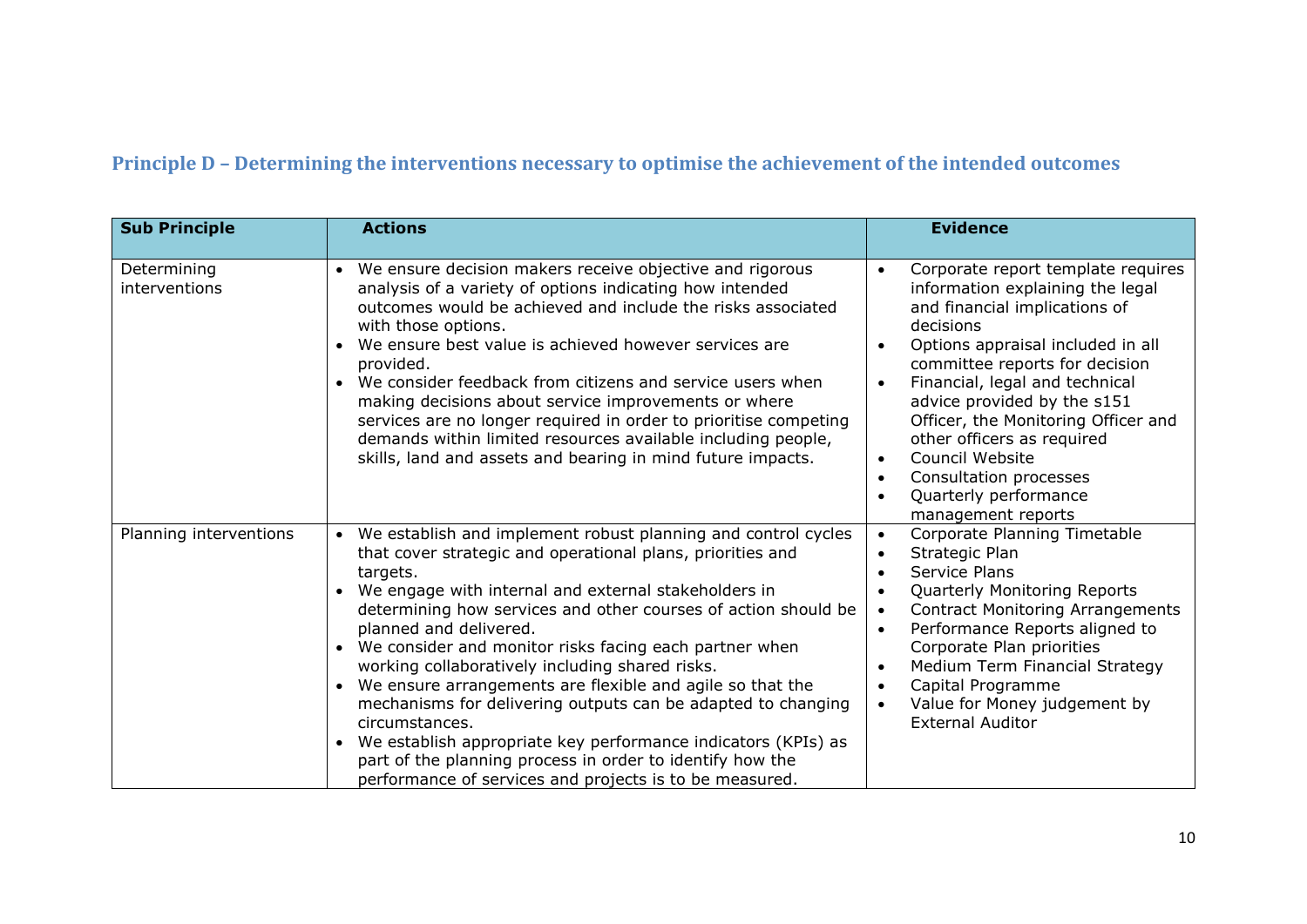| <b>Sub Principle</b>                           | <b>Actions</b>                                                                                                                                                                                                                                                                                                                                                                                                                                                                                                                                                                                                                                                                                | <b>Evidence</b>                                                                                                                                                                                                                                                                                          |
|------------------------------------------------|-----------------------------------------------------------------------------------------------------------------------------------------------------------------------------------------------------------------------------------------------------------------------------------------------------------------------------------------------------------------------------------------------------------------------------------------------------------------------------------------------------------------------------------------------------------------------------------------------------------------------------------------------------------------------------------------------|----------------------------------------------------------------------------------------------------------------------------------------------------------------------------------------------------------------------------------------------------------------------------------------------------------|
|                                                | We ensure capacity exists to generate the information required<br>to review service quality regularly.<br>We prepare budgets in accordance with organisational<br>objectives, strategies and the medium term financial plan.<br>We inform medium and long term resource planning by<br>drawing up realistic estimates of revenue and capital<br>expenditure aimed at developing a sustainable funding<br>strategy.                                                                                                                                                                                                                                                                            |                                                                                                                                                                                                                                                                                                          |
| Optimising achievement<br>of intended outcomes | We ensure the medium term financial strategy integrates and<br>balances service priorities, affordability and other resource<br>constraints.<br>We ensure the budgeting process is all-inclusive, taking into<br>account the full cost of operations over the medium and longer<br>term.<br>We ensure the medium term financial strategy sets the context<br>for ongoing decisions on significant delivery issues or responses<br>to changes in the external environment that may arise during<br>the budgetary period in order for outcomes to be achieved<br>while optimising resource usage.<br>We ensure the achievement of 'social value' through service<br>planning and commissioning. | • Medium Term Financial Strategy<br>• Revenue budget process<br>• Capital Programme<br>• Procurement Policy<br>• Procurement Standing Orders<br>• Action Plans developed in response to<br>external audit and inspections<br>• Value for Money judgement by<br>external auditor<br>• Budget Consultation |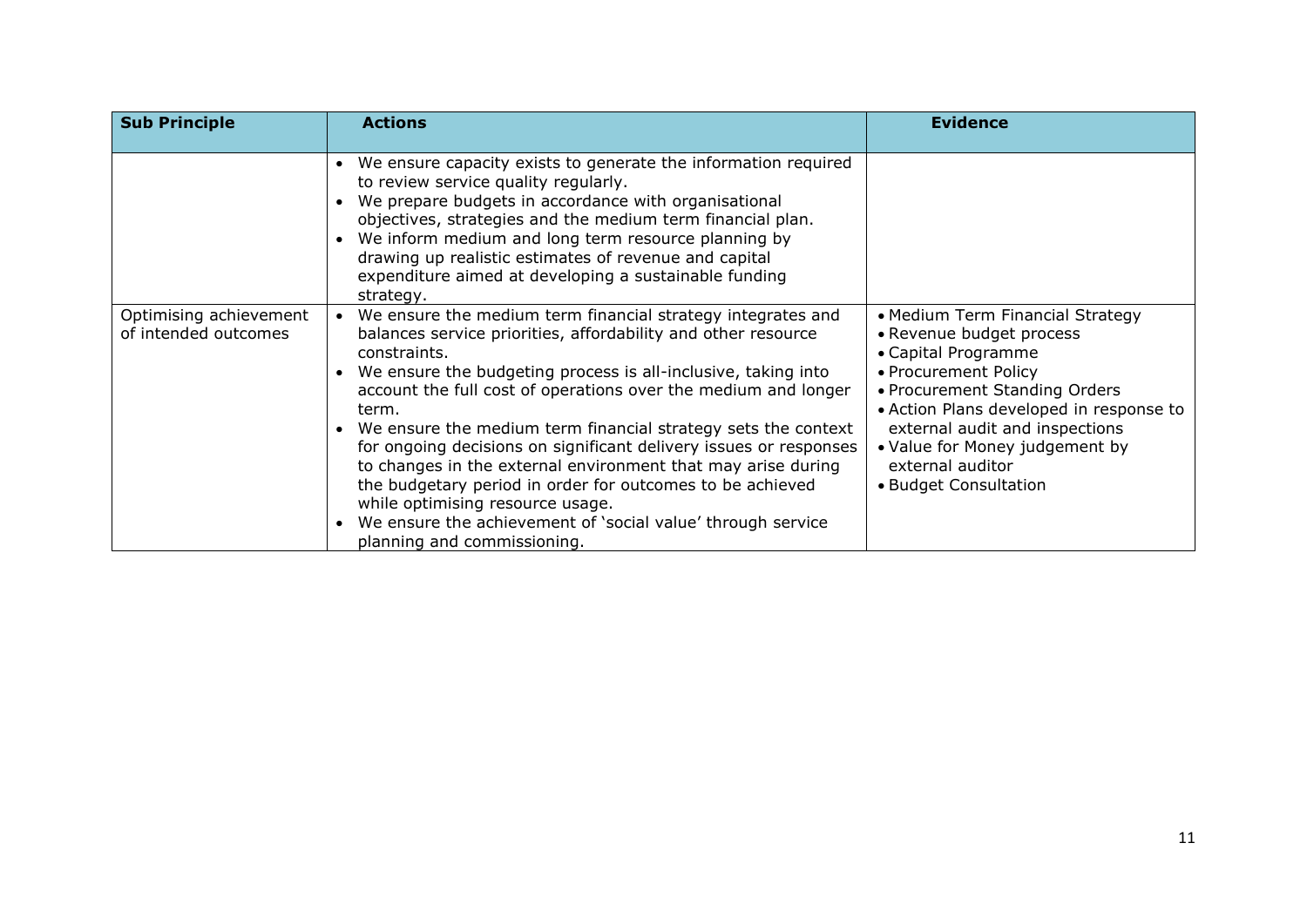# **Principle E - Developing the entity's capacity, including the capability of its leadership and the individuals within it.**

| <b>Sub Principle</b>                                                             | <b>Actions</b>                                                                                                                                                                                                                                                                                                                                                                                                                                                                                                                                                                                                                                                                                                                                                                                           | <b>Evidence</b>                                                                                                                                                                                                                                                                                                                                                                                                                                                                                               |
|----------------------------------------------------------------------------------|----------------------------------------------------------------------------------------------------------------------------------------------------------------------------------------------------------------------------------------------------------------------------------------------------------------------------------------------------------------------------------------------------------------------------------------------------------------------------------------------------------------------------------------------------------------------------------------------------------------------------------------------------------------------------------------------------------------------------------------------------------------------------------------------------------|---------------------------------------------------------------------------------------------------------------------------------------------------------------------------------------------------------------------------------------------------------------------------------------------------------------------------------------------------------------------------------------------------------------------------------------------------------------------------------------------------------------|
| Developing the entity's<br>capacity                                              | • We review operations and performance on a regular basis<br>to ensure their continuing effectiveness and enable<br>organisational learning.<br>• We improve resource use through appropriate application<br>of techniques such as benchmarking and other options in<br>order to determine how the authority's resources are<br>allocated so that outcomes are achieved effectively and<br>efficiently.<br>We recognise the benefits of partnerships and collaborative<br>$\bullet$<br>working where added value can be achieved.                                                                                                                                                                                                                                                                        | Corporate Planning Timetable<br><b>Budget Setting Process</b><br>Service Plans<br>Regular one to ones and reviews of<br>development and training<br>needsAppraisals<br>Developing Everybody Competency<br>Framework used to identify top<br>performers for stretch<br>Mid Kent Services Partnership<br><b>Learning and Development</b><br>Programme<br>Standing arrangement with<br>temporary staffing providers to help<br>manage fluctuations in capacity<br>demand                                         |
| Developing the capability<br>of the entity's leadership<br>and other individuals | . We clarify roles and responsibilities of members and<br>management at all levels.<br>. We develop protocols to ensure that elected and appointed<br>leaders negotiate with each other regarding their<br>respective roles early on in the relationship and that a<br>shared understanding of roles and objectives is maintained.<br>. We publish a statement that specifies the types of<br>decisions that are delegated and those reserved for the<br>collective decision making of the governing body.<br>. We ensure the Leader and the Chief Executive have clearly<br>defined and distinctive leadership roles.<br>. We develop the capabilities of members and senior<br>management to achieve effective shared leadership and to<br>enable the organisation to respond successfully to changing | Job descriptions and person<br>$\bullet$<br>specifications produced for all posts<br>Recruitment and appointment<br>$\bullet$<br>policies and procedures<br><b>Members' Sounding Board</b><br>Leaders' forum<br>$\bullet$<br>Councillor workshops and briefings<br>Democracy and General Purposes<br>Committee<br>• Comprehensive learning and<br>development programme for officers<br>and councillors<br>Corporate Workforce Strategy<br>Staff surveys<br>HR Policies and Guidance on intranet<br>$\bullet$ |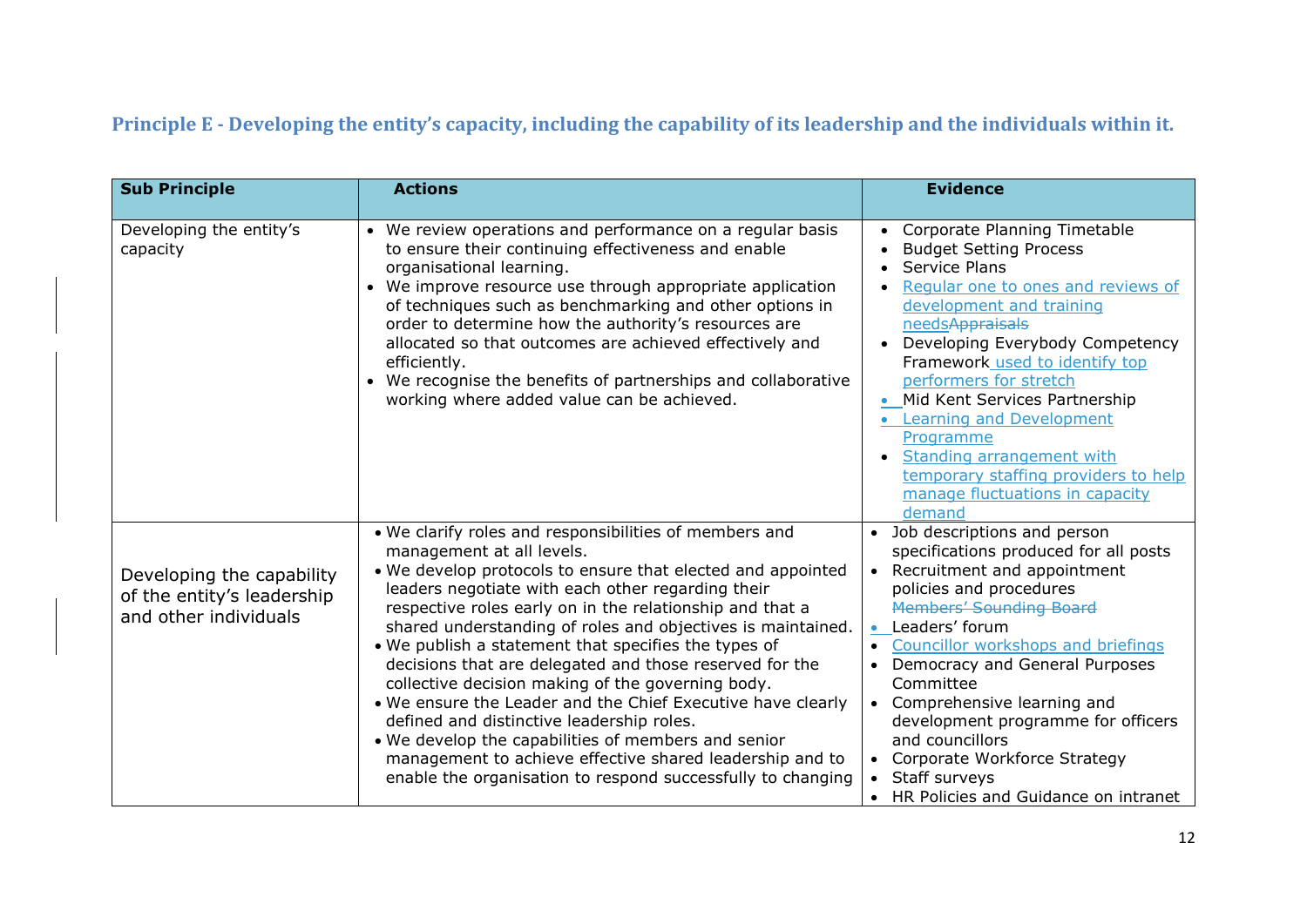| <b>Sub Principle</b> | <b>Actions</b>                                                                                                                                                                                                                                                                                                                                                                                                                                                                                               | <b>Evidence</b>                                                 |
|----------------------|--------------------------------------------------------------------------------------------------------------------------------------------------------------------------------------------------------------------------------------------------------------------------------------------------------------------------------------------------------------------------------------------------------------------------------------------------------------------------------------------------------------|-----------------------------------------------------------------|
|                      | legal and policy demands as well as economic, political and<br>environmental changes and risks.<br>• We ensure that there are structures in place to encourage<br>public participation.<br>• We hold staff to account through regular performance<br>reviews which take account of training or development<br>needs.<br>• We ensure arrangements are in place to maintain the<br>health and wellbeing of the workforce and support<br>individuals in maintaining their own physical and mental<br>wellbeing. | Member and Staff induction<br>Check-ins held monthly with staff |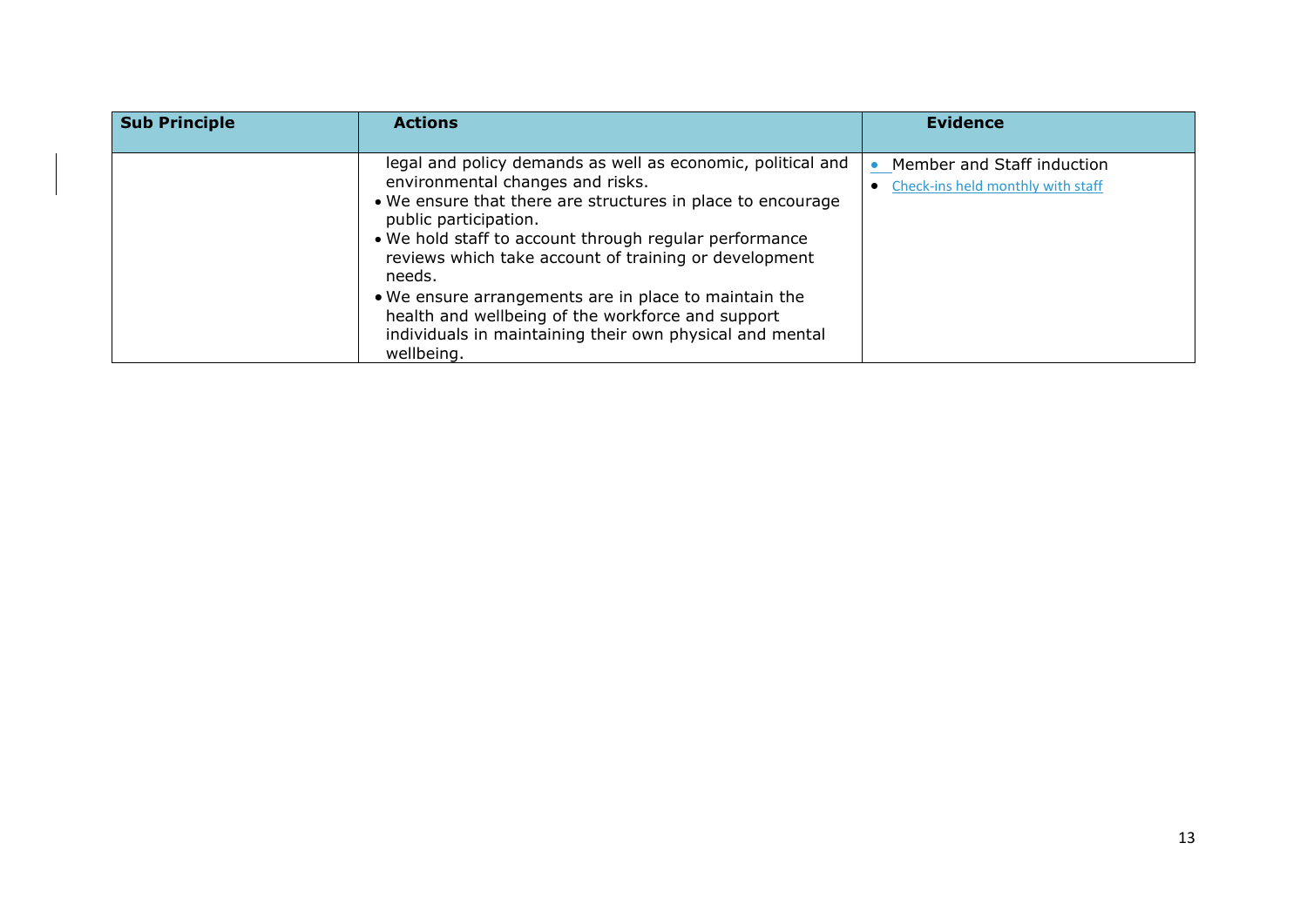## **Principle F - Managing risks and performance through robust internal control and strong public financial management**

| <b>Sub Principle</b> | <b>Actions</b>                                                                                                                                                                                                                                                                                                                                                                                                                                                                                                                                                                                                                                                                                                                                                                                                                        | <b>Evidence</b>                                                                                                                                                                                                                                                                                                                                                                                                                            |
|----------------------|---------------------------------------------------------------------------------------------------------------------------------------------------------------------------------------------------------------------------------------------------------------------------------------------------------------------------------------------------------------------------------------------------------------------------------------------------------------------------------------------------------------------------------------------------------------------------------------------------------------------------------------------------------------------------------------------------------------------------------------------------------------------------------------------------------------------------------------|--------------------------------------------------------------------------------------------------------------------------------------------------------------------------------------------------------------------------------------------------------------------------------------------------------------------------------------------------------------------------------------------------------------------------------------------|
| Managing Risk        | • We recognise that risk management is an integral part of<br>all activities and must be considered in all aspects of<br>decision making.<br>We implement robust and integrated risk management<br>$\bullet$<br>arrangements and ensure that they are working<br>effectively.<br>• We ensure that responsibilities for managing individual<br>risks are clearly allocated.                                                                                                                                                                                                                                                                                                                                                                                                                                                            | Risk Management Framework &<br>Guide in place and reviewed<br>annually<br>Strategic Risk Register in place and<br>reviewed by Leadership team<br>Directorate and Service level risk<br>registers in place and reviewed<br>monthly<br>Corporate report template contains<br>'risk implications'<br>Audit Governance and Standards<br>Committee reviews risks regularly                                                                      |
| Managing Performance | . We monitor service delivery effectively including planning,<br>specification, execution and independent post<br>implementation review.<br>. We make decisions based on relevant, clear objective<br>analysis and advice pointing out the implications and risks<br>inherent in the organisation's financial, social and<br>environmental position and outlook<br>. We ensure an effective scrutiny or oversight function is in<br>place which encourages constructive challenge and debate<br>on policies and objectives before, during and after decisions<br>are made thereby enhancing the organisation's performance<br>and that of any organisation for which it is responsible<br>. We provide members and senior management with regular<br>reports on service delivery plans and on progress towards<br>outcome achievement | Performance Reports aligned to<br>$\bullet$<br>Strategic Plan priorities<br><b>Quarterly Monitoring Reports</b><br>$\bullet$<br><b>Contract Monitoring Reports</b><br>$\bullet$<br>Corporate report template requires<br>$\bullet$<br>information explaining the legal and<br>financial implications of decisions<br>Corporate report template contains<br>risk implications<br>Monthly spend/budget reports sent<br>to all budget holders |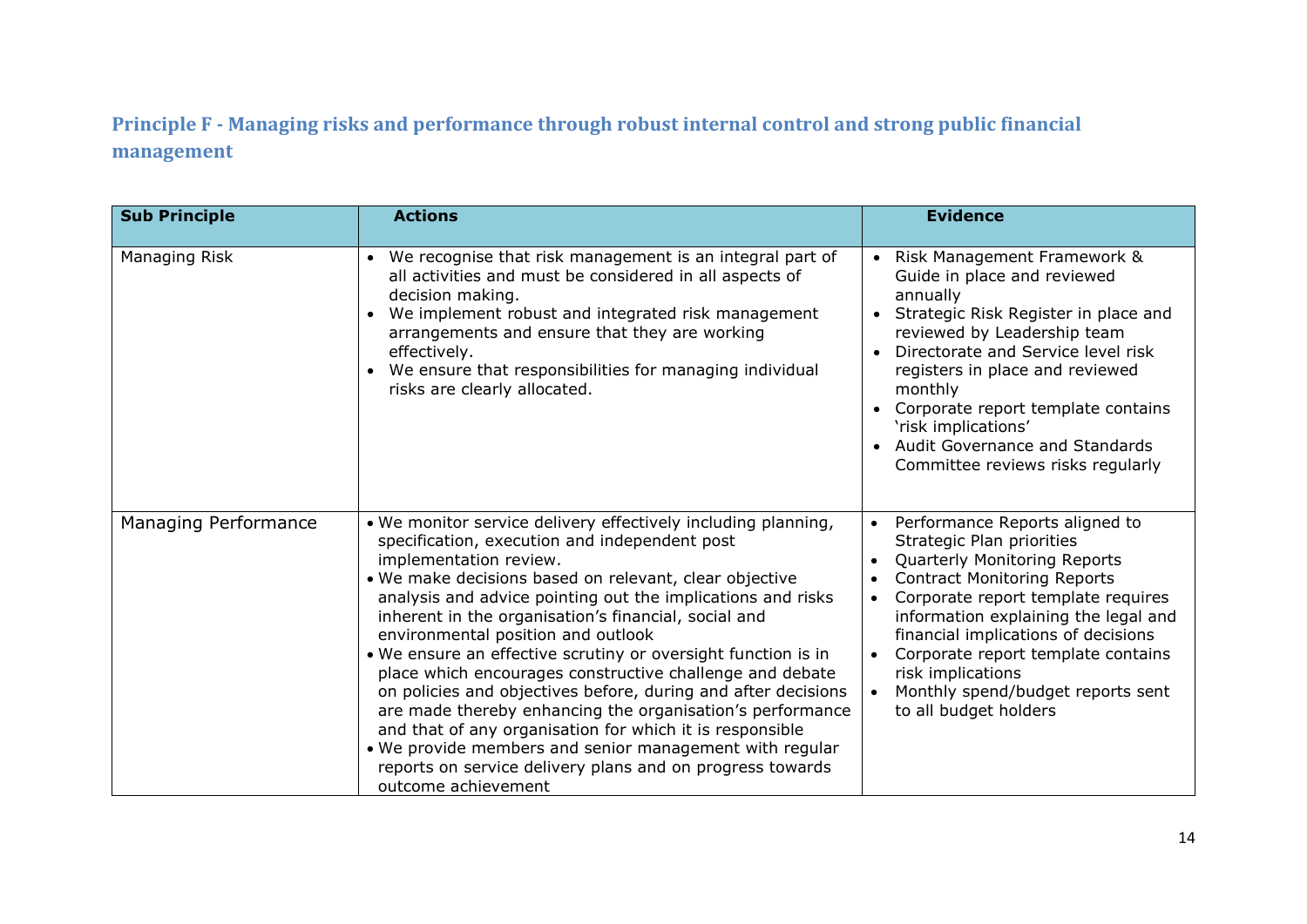| <b>Sub Principle</b>                  | <b>Actions</b>                                                                                                                                                                                                                                                                                                                                                                                                                                                                                                                                                                                                                                                                                                                                                       | <b>Evidence</b>                                                                                                                                                                                                                                                                                                                                                                                                           |
|---------------------------------------|----------------------------------------------------------------------------------------------------------------------------------------------------------------------------------------------------------------------------------------------------------------------------------------------------------------------------------------------------------------------------------------------------------------------------------------------------------------------------------------------------------------------------------------------------------------------------------------------------------------------------------------------------------------------------------------------------------------------------------------------------------------------|---------------------------------------------------------------------------------------------------------------------------------------------------------------------------------------------------------------------------------------------------------------------------------------------------------------------------------------------------------------------------------------------------------------------------|
|                                       | . We ensure there is consistency between specification stages<br>(such as budgets) and post implementation reporting (e.g.<br>financial statements)                                                                                                                                                                                                                                                                                                                                                                                                                                                                                                                                                                                                                  |                                                                                                                                                                                                                                                                                                                                                                                                                           |
| <b>Robust Internal Control</b>        | • We align the risk management strategy and policies on<br>internal control with achieving the objectives.<br>• We evaluate and monitor the authority's risk management<br>and internal control on a regular basis.<br>• We ensure effective counter fraud and anticorruption<br>arrangements are in place.<br>• Ensure additional assurance on the overall adequacy and<br>effectiveness of the framework of governance, risk<br>management and control is provided by the internal<br>auditor.<br>• We ensure an audit committee or equivalent group or<br>function which is independent of the executive-decision<br>making committees provides further assurance regarding<br>arrangements for managing risk and maintaining an<br>effective control environment | • Risk Management Policy & Guide in<br>place and reviewed annually<br>• Strategic Risk Register in place and<br>reviewed by Leadership team<br>• Corporate and Service level risk<br>registers in place<br>• Anti-Fraud and Corruption Policy<br>• Audit, Governance and Standards<br>Committee reviews risks and the Risk<br>Management process quarterly<br>• Corporate Information Management<br>and Governance Groups |
| <b>Managing Data</b>                  | • We ensure effective arrangements are in place for the safe<br>collection, storage, use and sharing of data, including<br>processes to safeguard personal data.<br>• We review and audit regularly the quality and accuracy of<br>data used in decision making and performance monitoring.<br>• We ensure effective arrangements for sharing data with<br>other bodies are in place                                                                                                                                                                                                                                                                                                                                                                                 | • Communication and Engagement<br>Strategy<br>• Information Management Group and<br>action plan<br>• Freedom of Information publication<br>scheme<br>• Ongoing monitoring of Data Protection<br>Act / Freedom of Information<br>compliance                                                                                                                                                                                |
| Strong public financial<br>management | • We ensure financial management supports both long term<br>achievement of outcomes and short term financial and<br>operational performance.                                                                                                                                                                                                                                                                                                                                                                                                                                                                                                                                                                                                                         | • Strategic Plan<br>• Medium Term Financial Strategy<br>• Budget setting process<br>• Procurement Policy<br>• Procurement Standing Orders                                                                                                                                                                                                                                                                                 |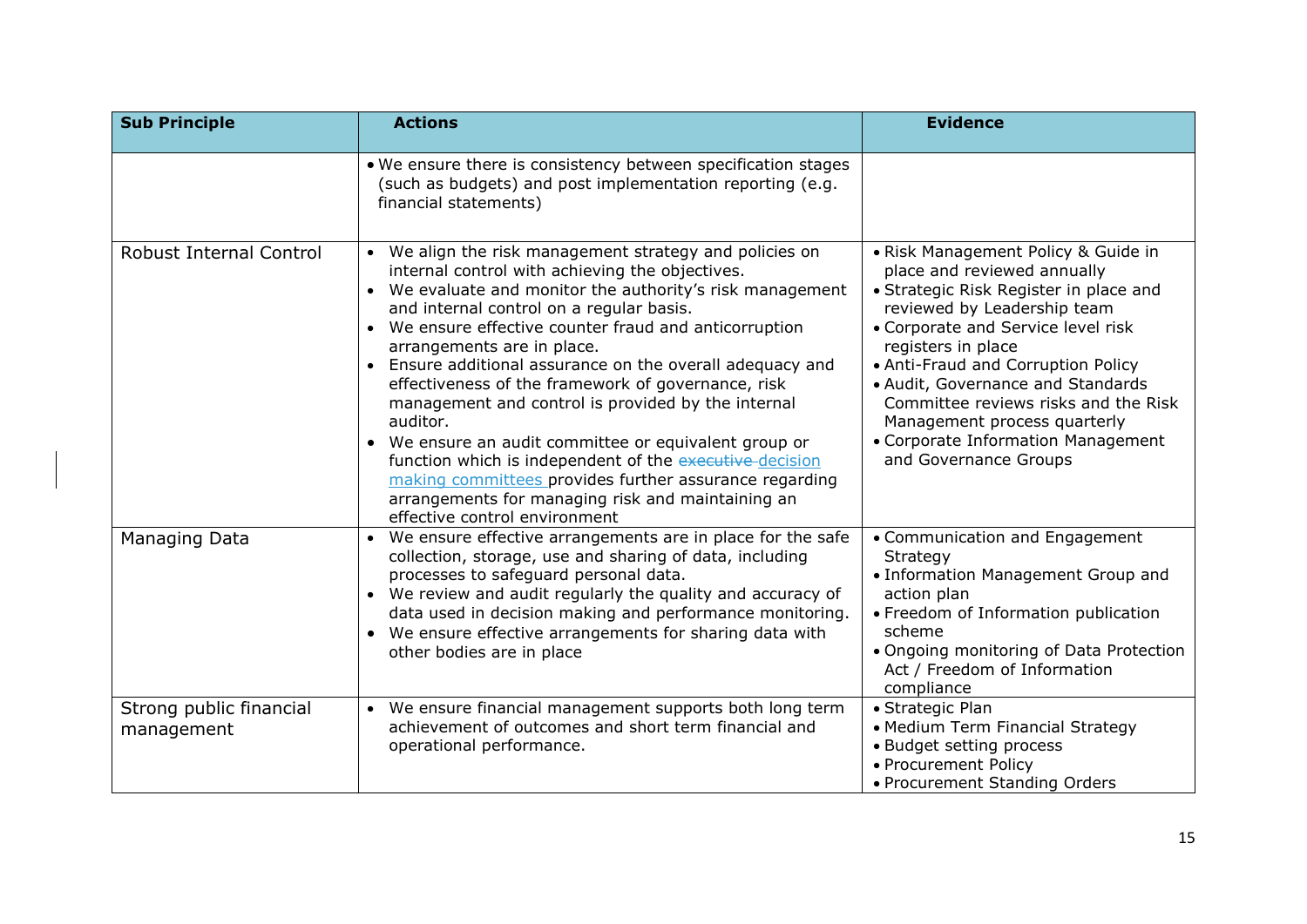| <b>Sub Principle</b> | <b>Actions</b>                                                                                                                                                   | Evidence                                                                                                    |
|----------------------|------------------------------------------------------------------------------------------------------------------------------------------------------------------|-------------------------------------------------------------------------------------------------------------|
|                      | • We ensure well-developed financial management is<br>integrated at all levels of planning and control, including<br>management of financial risks and controls. | • Value for Money judgement from the<br><b>External Auditor</b><br>• External Auditors' Annual Audit letter |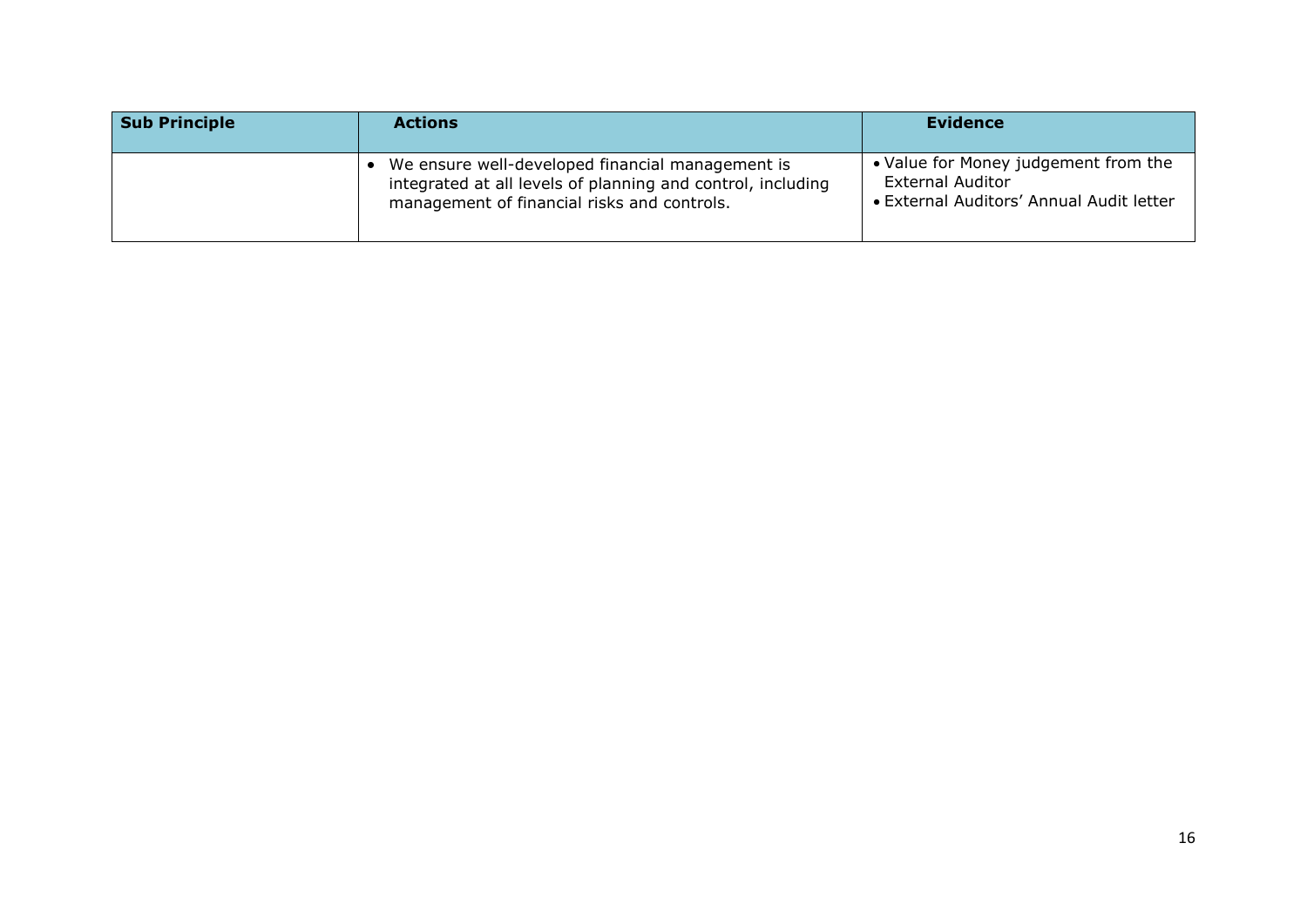# **Principle G – Implementing good practices in transparency, reporting, and audit to deliver effective accountability**

| <b>Sub Principle</b>                          | <b>Actions</b>                                                                                                                                                                                                                                                                                                                                                                                                                                                                                                                                                                                                                                                                                                                                                                        | <b>Evidence</b>                                                                                                                                                                                                                                                                                                                                                                                                                                                                                      |
|-----------------------------------------------|---------------------------------------------------------------------------------------------------------------------------------------------------------------------------------------------------------------------------------------------------------------------------------------------------------------------------------------------------------------------------------------------------------------------------------------------------------------------------------------------------------------------------------------------------------------------------------------------------------------------------------------------------------------------------------------------------------------------------------------------------------------------------------------|------------------------------------------------------------------------------------------------------------------------------------------------------------------------------------------------------------------------------------------------------------------------------------------------------------------------------------------------------------------------------------------------------------------------------------------------------------------------------------------------------|
| Implementing good practice<br>in transparency | Write and communicate reports for the public and other<br>$\bullet$<br>stakeholders in an understandable style appropriate to the<br>intended audience and ensuring that they are easy to<br>access and interrogate.<br>• Strike a balance between providing the right amount of<br>information to satisfy transparency demands and enhance<br>public scrutiny while not being too onerous to provide and<br>for users to understand.                                                                                                                                                                                                                                                                                                                                                 | • Council website accessibility<br>statement<br>• Communication and Engagement<br>Strategy<br>• Budgets and spending published on<br>website<br>• Senior Officer remuneration published<br>on website<br>• Clear roles and responsibilities in<br>relation to access to information in<br>the Constitution                                                                                                                                                                                           |
| Implementing good practices<br>in reporting   | We report at least annually on performance, value for<br>$\bullet$<br>money and the stewardship of its resources.<br>We ensure members and senior management own the<br>$\bullet$<br>results.<br>• We assess the extent to which the principles contained in<br>the Framework have been applied and publish the results<br>on this assessment including an action plan for<br>improvement and evidence to demonstrate good<br>governance in action<br>• We ensure that the Framework is applied to jointly<br>managed or shared service organisations as appropriate.<br>• We ensure the performance information that accompanies<br>the financial statements is prepared on a consistent and<br>timely basis and the statements allow for comparison with<br>other similar entities. | • Publication of Annual Report and<br>Statement of Accounts on website<br>• Annual Governance Statement<br>produced and published on website<br>• Local Code of Corporate Governance<br>refreshed annually in accordance with<br>CIPFA/SOLACE principles<br>• Documents are scrutinised and<br>approved by Leadership Team,<br>Service Committees and Audit<br>Committee prior to publication<br>• Performance information and reports<br>are published on the website and<br>reported to Committees |